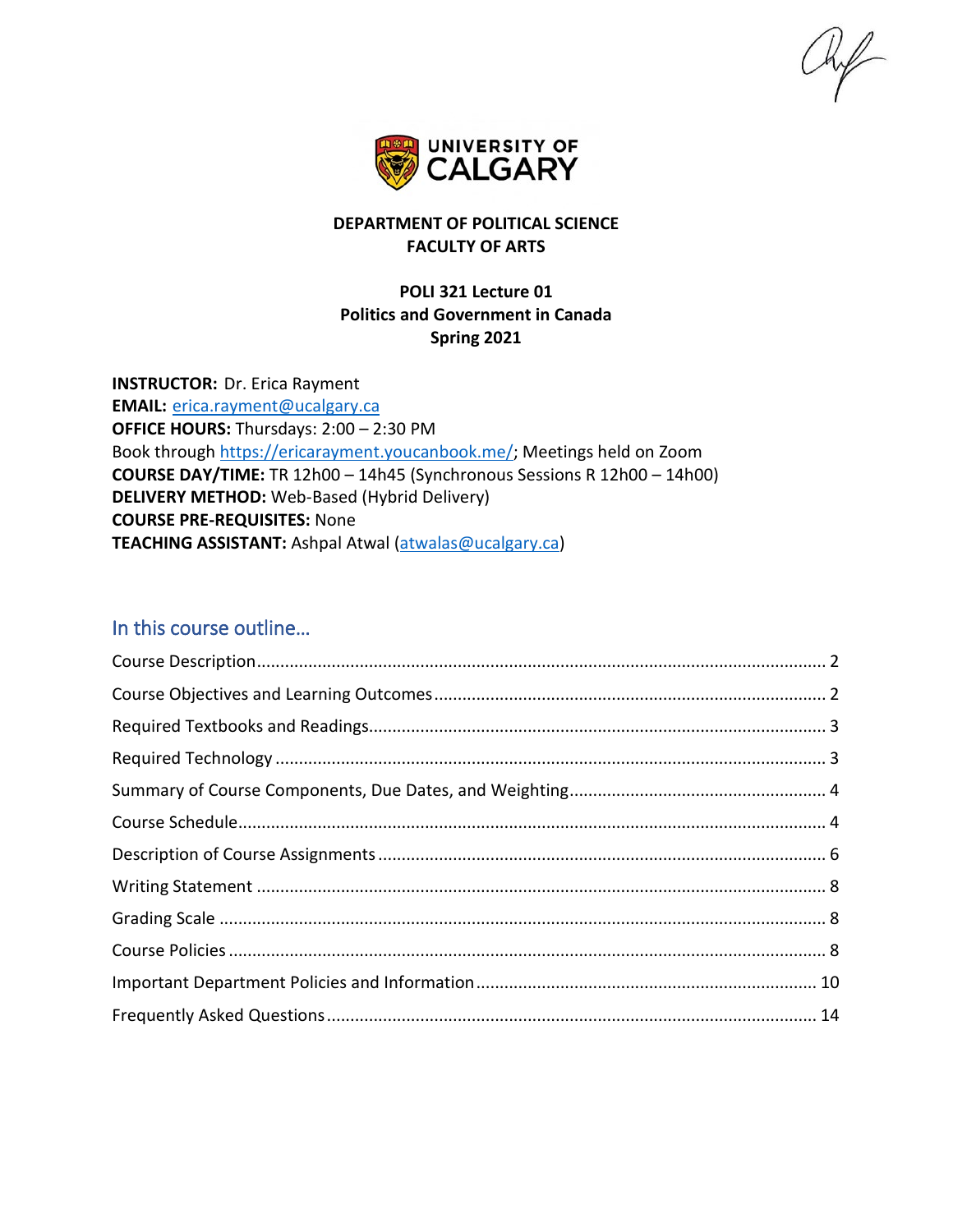# <span id="page-1-0"></span>Course Description

This course introduces students to the study of Canadian politics and government with a focus on political institutions and processes. Students will learn about the constitution, federalism, the electoral system, parties, parliament, the bureaucracy and the courts. The course presents each topic as part of a series of interrelated building blocks, with each week building upon the knowledge and foundations established in previous topics. This approach emphasizes the connections and relationships across political institutions and processes. The course also integrates questions about women, racialized minorities and Indigenous people into discussions about topics throughout the semester.

The course is delivered through a hybrid format. Asynchronous content, including short lecture videos, will be posted to D2L on a weekly basis every Friday. Weekly synchronous Zoom sessions each Thursday will cover the content from the previous Friday. Synchronous sessions will include group discussion and activities that allow students to integrate and apply their learning from the course asynchronous content. Students are expected to engage with both the asynchronous and synchronous elements of the course.

# <span id="page-1-1"></span>Course Objectives and Learning Outcomes

This course is designed to:

- Provide an introduction to Canadian political institutions and processes;
- Stimulate student interest in Canadian politics, policy and government;
- Equip students with the skills and knowledge to engage critically and effectively as active participants in Canadian politics;
- Help students develop and practice key research, writing, and critical thinking skills that will help them succeed in their university career and beyond.

By the end of this course, students will be able to:

- Identify and explain the role and function of key Canadian political institutions and understand how these institutions operate in relation to one another;
- Understand appropriate metrics and frameworks to evaluate Canadian politics and political institutions;
- Apply this understanding to evaluate and discuss current and historical issues and events in Canadian politics;
- Access and use electronic databases, journals, books and other reputable resources to identify and gather relevant source materials;
- Assess, evaluate and synthesize evidence and arguments;
- Develop a clearly articulated thesis statement and advance persuasive, evidence-based written arguments.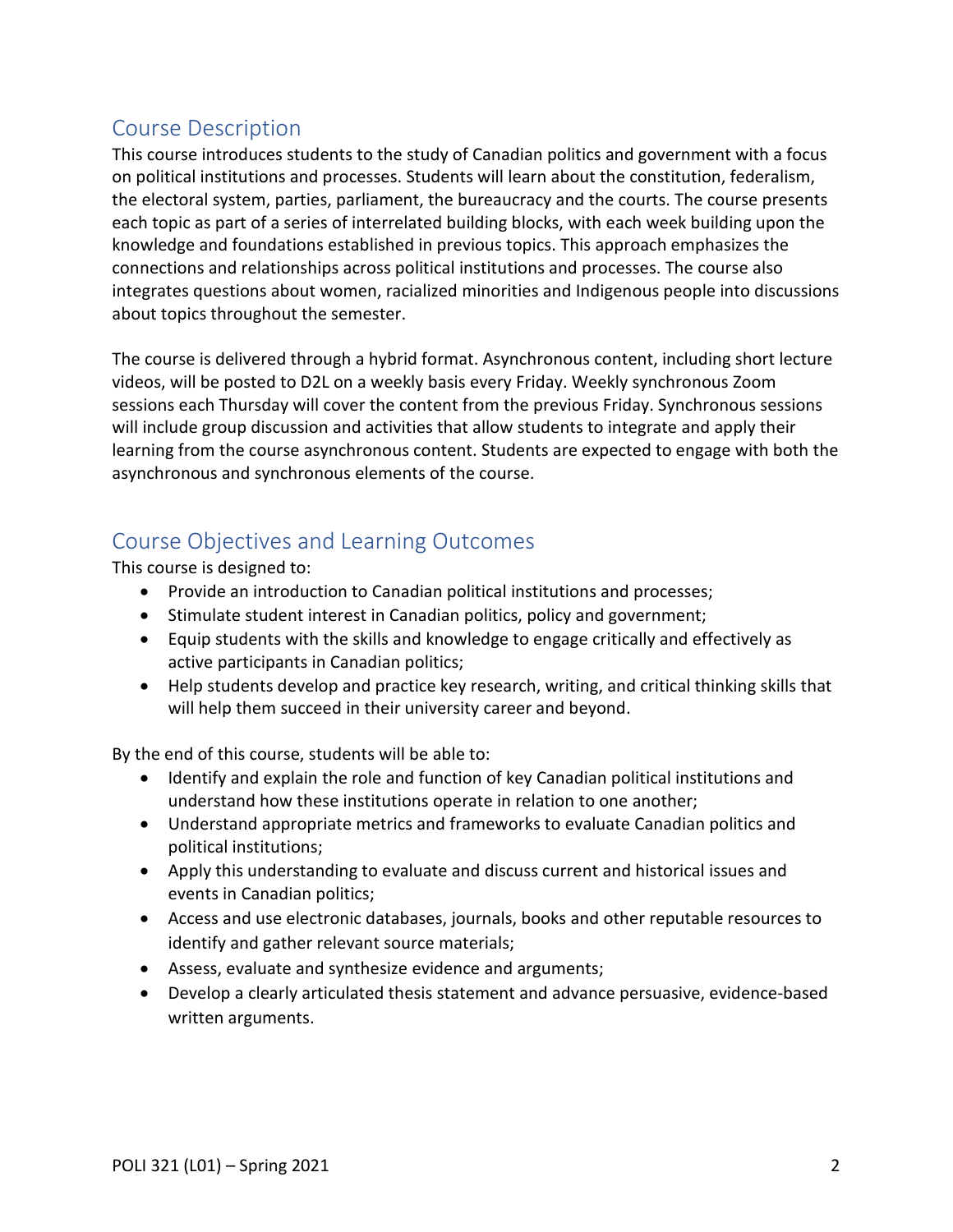# <span id="page-2-0"></span>Required Textbooks and Readings

There is one required textbook for the course:

## **Cochrane, Christopher, Kelly Blidook, and Rand Dyck. 2020.** *Canadian Politics: Critical Approaches***. 9th Edition.**

We will be using **Top Hat** to access a customized, digital version of the textbook*.* For instructions on how to create a Top Hat account and access this digital textbook, please refer to Top Hat's Getting Started Guide [\(https://bit.ly/31TGMlw\)](https://bit.ly/31TGMlw).

If you **already have a Top Hat account**, go to <https://app-ca.tophat.com/e/186464> to be taken directly to our course digital textbook.

If you are **new to Top Hat**:

- **Go** to <https://app.tophat.com/register/student>
- **Search** for our course textbook with the following **join code**: 186464

The cost of the textbook is \$47 and will be applied at checkout when enrolling in our Top Hat course. Or you can purchase a Bookstore Key from the UofC Bookstore and enter the Bookstore Key when prompted.

For students who prefer a **physical textbook**, a print copy can be obtained for an additional \$25. Instructions for how to obtain a print copy will be clearly posted in the digital textbook.

Should you require assistance with Top Hat at any time please contact their Support Team directly by way of email [\(support@tophat.com\)](mailto:support@tophat.com), the in-app support button, or by calling 1-888-663-5491. Specific user information may be required by their technical support team when troubleshooting issues.

Additional readings listed in the Course Schedule will be made available on D2L. Please note that the instructor may make minor modifications to the assigned course readings. Any changes to the schedule of assigned readings will be announced on D2L. **If there is a discrepancy between the assigned readings listed in the syllabus and the readings listed on D2L, please treat the list of readings on D2L as authoritative.**

# <span id="page-2-1"></span>Required Technology

Students in this course are required to have a computer with an internet connection and audio/video capability (web camera and microphone) that will enable them to access asynchronous course content and participate in synchronous meetings. Course content will made available through D2L and synchronous sessions will be held using Zoom.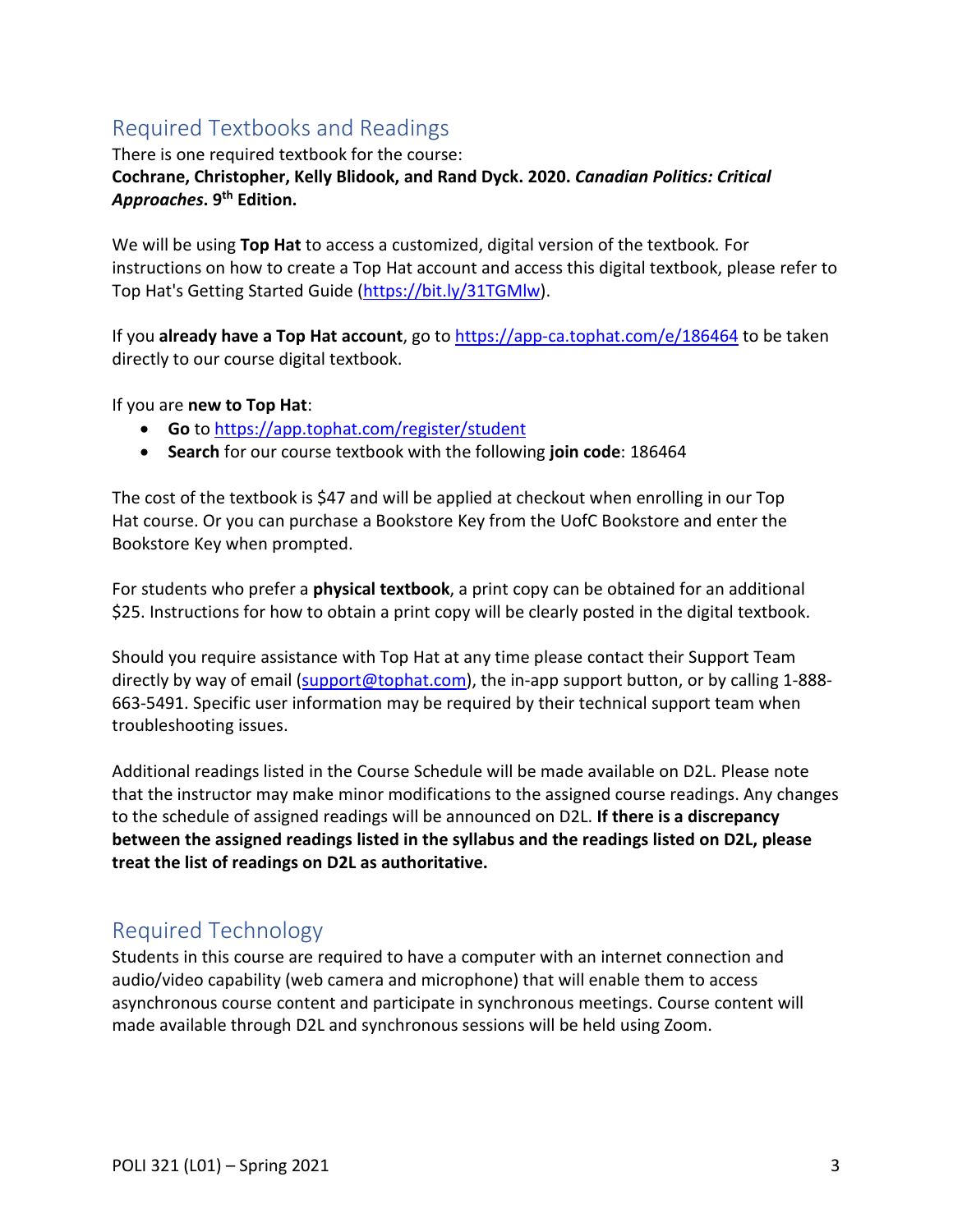# <span id="page-3-0"></span>Summary of Course Components, Due Dates, and Weighting

| Assessment                       | Due Date                    | Weighting |
|----------------------------------|-----------------------------|-----------|
| Syllabus Quiz                    | May 14 @ 11:59 p.m.         | 2%        |
| Participation                    | Ongoing                     | 5%        |
| Quizzes                          | May 25, June 8              | 20%       |
| Annotated bibliography & outline | May 21 @ 11:59 p.m.         | 13%       |
| Research paper                   | June 14 @ 11:59 p.m.        | 30%       |
| Registrar Scheduled Final Exam   | TBA Exam Period (Jun 21-23) | 30%       |

**NOTE: All course assignments MUST be submitted electronically through D2L.** If a student misses a required course component, they must contact the instructor as soon as possible.

# <span id="page-3-1"></span>Course Schedule

Please note that the schedule below is tentative and may change as the need arises. Any changes to this schedule will be announced on D2L. If there is a discrepancy between the schedule and/or assigned readings listed in the syllabus and on D2L, please treat D2L as authoritative.

## **Week 1 (May 6): Introduction/Welcome**

*We'll review the syllabus, timelines and logistics for the course. Please review the syllabus and feel free to get a jump on next week's readings.*

## **Week 2 (May 11, 13): Studying Politics, Institutional Foundations and Colonialism, and Indigenous Politics**

\*\*SYLLABUS QUIZ MUST BE COMPLETED BY THE END OF THIS WEEK\*\*

*Required Readings:*

- TEXTBOOK Chapter 1: Approaching the Study of Politics (pp. 3-9)
- TEXTBOOK Chapter 2: Institutional Foundations and the Evolution of the State
- TEXTBOOK Chapter 4: Indigenous Peoples
- Treaty 7 Elders and Sarah Carter. 1995. *The True Spirit and Original Intent of Treaty 7*. Montreal: McGill-Queen's University Press. **Foreword and Preface**.
- Simpson, Leanne. 2017. *As We Have Always Done: Indigenous Freedom Through Radical Resistance.* Minneapolis: University of Minnesota Press. **Introduction**

*Supplementary Readings:*

• Cross, William. 2010. "Constructing the Canadian Democratic Audit." In William P. Cross, ed. *Auditing Canadian Democracy*. Vancouver: UBC Press.

## **Week 3 (May 18, 20): The Constitution and Federalism**

## \*\*ANNOTATED BIBLIOGRAPHY & OUTLINE DUE THIS WEEK\*\*

*Required Readings:*

- TEXTBOOK Chapter 16: The Canadian Constitution and Constitutional Change
- TEXTBOOK Chapter 17: The Federal System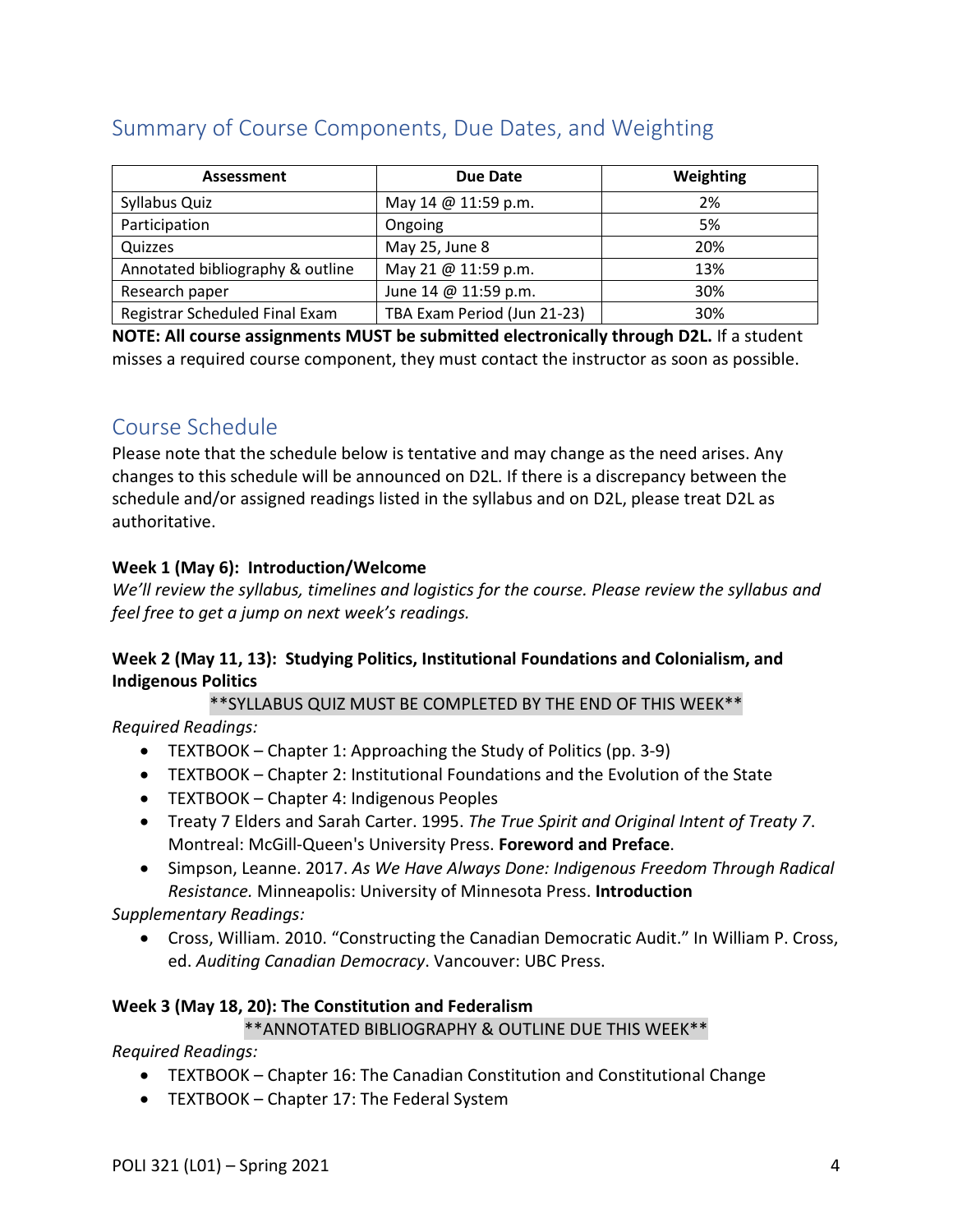*Supplementary Readings:*

- Russell, Peter H. 2006. "Constitutional Politics in Multi-National Canada." *Arena Journal* 14.
- Russell, Peter H. 2006. "Constitutional Politics: In a New Era Canada Returns to Old Methods," in Hans J. Michelmann and Christine de Clercy, eds. *Continuity and Change in Canadian Politics: Essays in Honour of David E. Smith.* Toronto: University of Toronto Press. (**brief excerpts**)
- Cairns, Alan C. 1977. "The Government and Societies of Canadian Federalism." *Canadian Journal of Political Science* 10 (4). (**brief excerpts**)
- Gibbins, Roger. 1998. "Federalism and Regional Alienation," in Martin Wetmaccott and Hugh Mellon, eds. *Challenges to Canadian Federalism*. Toronto: Prentice Hall. (**brief excerpts**)
- Rocher, François. 2009. " The Quebec-Canada Dynamic *or* the Negotiation of the Ideal of Federalism," in Alain-G. Gagnon, ed. *Contemporary Canadian Federalism: Foundations, Traditions, Institutions.* Toronto: University of Toronto Press. (**brief excerpts**).

## **Week 4 (May 25, 27): The Electoral System, Political Parties, and Voting**

\*\*QUIZ 1 THIS WEEK\*\*

*Required Readings:*

- Cochrane, Blidook and Dyck Chapter 12: Elections and the Electoral System
- Cochrane, Blidook and Dyck Chapter 13: Political Parties and the Party System
- Cochrane, Blidook and Dyck Chapter 14: The Election Campaign, Voting, and Political Participation (pp. 327-333)

*Supplementary Readings:*

- Pilon, Dennis. 2007. *The Politics of Voting.* Toronto: Emond Montgomery. (**brief excerpts**)
- Virgint, Erin. 2016. "Electoral Systems and Women's Representation." Library of Parliament Publication No. 2016-30-E (pp. 3-7). Online: [https://lop.parl.ca/staticfiles/PublicWebsite/Home/ResearchPublications/BackgroundPa](https://lop.parl.ca/staticfiles/PublicWebsite/Home/ResearchPublications/BackgroundPapers/PDF/2016-30-e.pdf) [pers/PDF/2016-30-e.pdf](https://lop.parl.ca/staticfiles/PublicWebsite/Home/ResearchPublications/BackgroundPapers/PDF/2016-30-e.pdf)
- Cochrane, Christopher. 2017. "The Imaginary Worlds of Electoral System Reform." In Andrew Potter, Daniel Weinstock and Peter Loewen, eds., *Should We Change How We Vote?* Montreal: McGill-Queen's University Press: pp. 42-48.
- Cairns, Alan C. 1968. "The Electoral System and the Party System in Canada, 1921- 1965." *Canadian journal of Political Science* 1 (1). (**brief excerpts**)
- Bashevkin, Sylvia. 1993. "The Higher the Fewer: Women's Participation in Major Party Organizations," in *Toeing the Lines: Women and Party Politics in English Canada.* 2nd Edition. Toronto: University of Toronto Press. (**brief excerpts**)

## **Week 5 (June 1, 3): Parliament**

*Required Readings:*

• Cochrane, Blidook and Dyck – Chapter 21: Parliament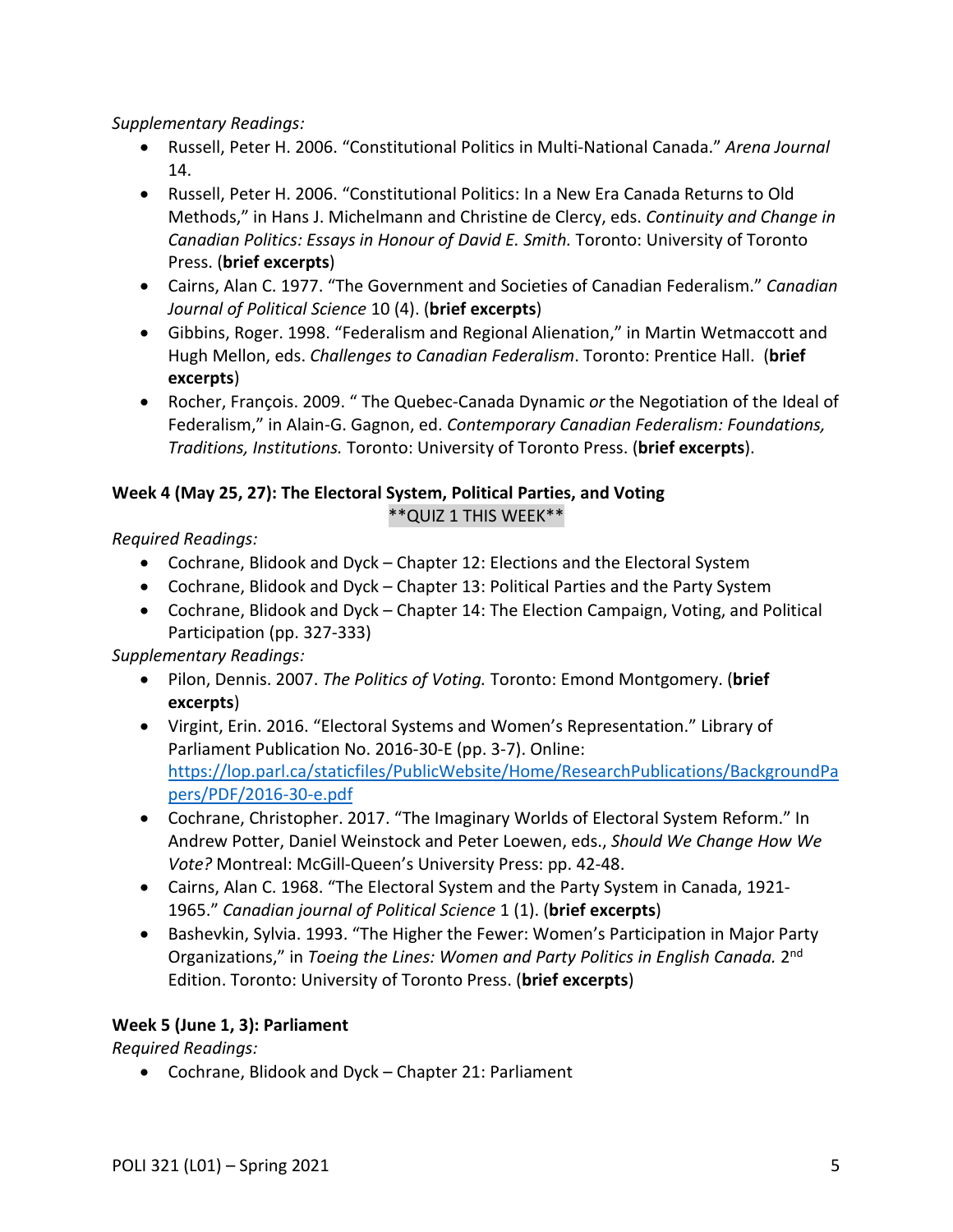*Supplementary Readings:*

- Franks, C. E. S. 1987. "Introduction," in *The Parliament of Canada*. Toronto: University of Toronto Press. (**brief excerpts**)
- Young, Lisa. 2013. "Slow to Change: Women in the House of Commons." In Linda Trimble, Jane Arscott, and Manon Tremblay, eds., *Stalled: The Representation of Women in Canadian Governments.* Vancouver: UBC Press: 253-272
- Michael D. Morden. 2018. "Parliament and the Representation of Indigenous Issues: The Canadian Case." *Parliamentary Affairs* 71 (pp. 124-143)
- Docherty, David. 2002. "The Canadian Senate: Chamber of Sober Reflection or Loony Cousin Best Not Talked About." *The Journal of Legislative Studies*. 8 (3): 27-48
- Thomas, Paul G. 2019. "Moving Toward and Improved Senate." IRPP Study 70. Montreal: Institute for Research on Public Policy (pp. 7-25)

## **Week 6 (June 8, 10): The Executive, Bureaucracy and Policymaking** \*\*QUIZ 2 THIS WEEK\*\*

*Required Readings:*

- Cochrane, Blidook and Dyck Chapter 19: The Executive: Crown, Prime Minister, and Cabinet
- Cochrane, Blidook and Dyck Chapter 20: The Bureaucracy

*Supplementary Readings:*

- Savoie, Donald J. 1999. "The Rise of Court Government in Canada." *Canadian Journal of Political Science* 32 (4). (**brief excerpts**)
- Savoie, Donald J. *Breaking the Bargain: Public Servants, Ministers and Parliament.* Toronto: University of Toronto Press (pp. 3-16)

# **Week 7 (June 15, 17): Courts and the Charter, Exam Review**

## \*\*RESEARCH PAPER DUE THIS WEEK\*\*

- Cochrane, Blidook and Dyck Chapter 18: The Charter of Rights and Freedoms
- Cochrane, Blidook and Dyck Chapter 22: The Judiciary

*Supplementary Readings:*

• Hogg, Peter W. and Allison A. Bushell. 1997. "The Charter Dialogue Between Courts and Legislatures or Perhaps the Charter of Rights and Freedoms Isn't Such a Bad Thing After All." *Osgoode Hall Law Journal* 35 (1). (**brief excerpts**).

# <span id="page-5-0"></span>Description of Course Assignments

## **Syllabus Quiz**

The easiest 2% you'll ever earn! To ensure students are familiar with the details of course policies, assignment details and lecture topics, there will be a short, multiple choice, open book quiz about the content of the course outline. **The quiz will be available on D2L. The quiz is not timed, and students can take the quiz as many times as they would like until the deadline at 11:59 p.m. on May 14.**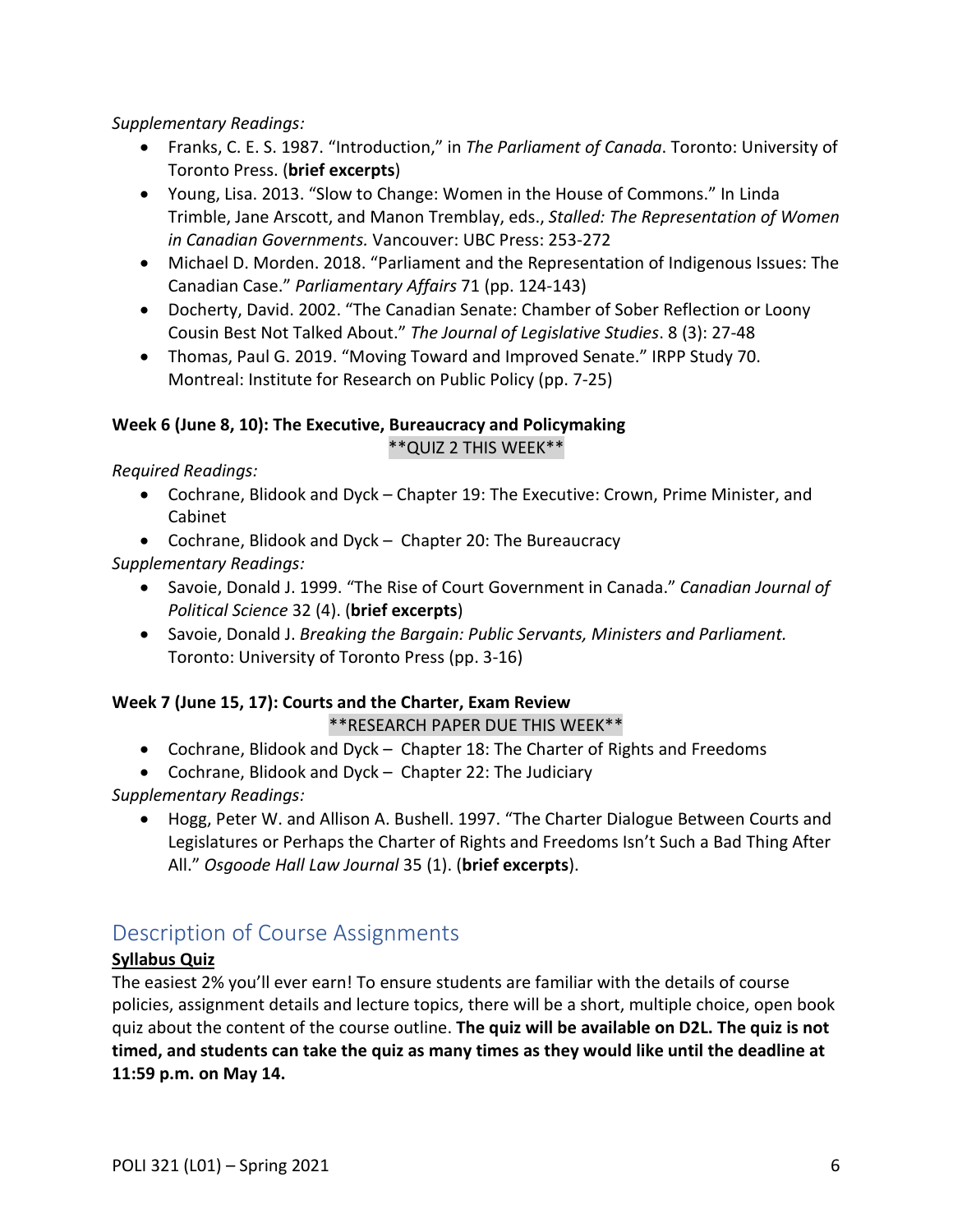## **Participation**

To incentivize attendance and participation in the synchronous sessions where students will have the opportunity to engage with the course content, synchronous sessions will include a range of opportunities through which students can demonstrate engagement with course material (e.g. asking questions, participating in live polls, small group work in Zoom breakout rooms, etc.).

## **Quizzes**

To encourage students to keep up with readings and lecture content, and to provide students with an opportunity to check in on their understanding of course material and concepts, there will be two short multiple-choice quizzes throughout the semester. Quizzes will cover assigned readings and lecture content up to the week before the quiz date (i.e. Quiz 1 in week 4 will cover the content assigned for weeks 2 and 3; Quiz 2 in week 6 will cover the content assigned for weeks 4 and 5).

Quizzes will be available on D2L for a 24-hour period starting at 11:59 p.m. on the Monday before the quiz is scheduled until 11:59 p.m. on the Tuesday when the quiz is due (**May 25 and June 8**). Students can complete the quiz at any time during this 24-hour period. Quizzes should take 20 minutes to complete. Students will be given 30 minutes to complete each quiz to allow for any technology issues that may arise. Quizzes are open book and must be completed individually.

## **Annotated Bibliography & Outline**

Gathering, summarizing, and assessing evidence are important skills for writing a research paper (they're also useful skills outside the university!), but we don't often get the chance to practice these skills on their own.

The annotated bibliography and outline assignment gives students the opportunity to focus on

- (1) gathering, summarizing, and assessing evidence from scholarly sources;
- (2) clarifying the argument they plan to make in their paper; and
- (3) thinking about how they will organize the evidence to support their argument.

Students will build on the work completed for the annotated bibliography and outline for the final research paper (details below).

Paper topics, grading criteria and detailed instructions for the annotated bibliography and outline will be posted on D2L.

## **The annotated bibliography and outline must be submitted through D2L by 11:59 p.m. on May 21.**

#### **Research Paper**

The research paper (6-8 pages) builds on the learning throughout the course and provides an opportunity to examine an aspect of Canadian politics in greater depth. It is also an opportunity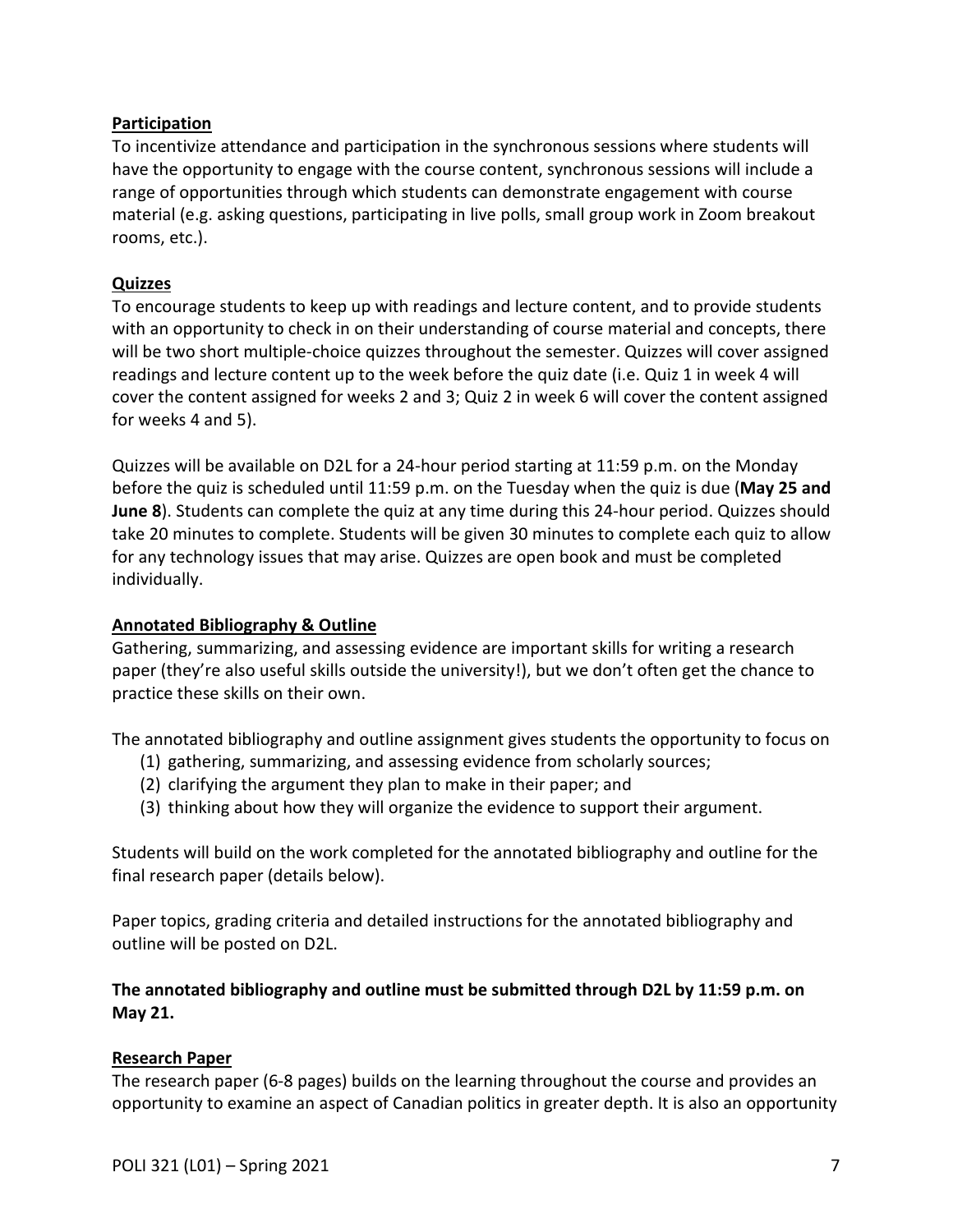for students to practice important transferrable skills, including gathering, synthesizing and evaluating evidence as well as developing and communicating persuasive evidence-based arguments. The research paper brings together and builds upon the earlier work completed for the annotated bibliography and outline assignment.

Grading criteria for the research paper will be posted on D2L.

#### **The research paper must be submitted through D2L by 11:59 p.m. on June 14.**

#### **Final Exam**

To ensure that students have a strong critical understanding of the course material and the connections between topics, the final exam will cover all the material covered in the course.

**The final exam will take place during the final exam period (June 21-23).** The exact date of the exam will be announced at a later date. Details of the exam format will be discussed in class and announced on D2L. The exam will be administered online through D2L. The exam will be open book and must be completed individually.

The final exam will be made available for a 24-hour period and students can complete it at any time within this 24-hour period. The exam should take no more than 3 hours to complete. Students will be given 4.5 hours to complete the exam to allow for any technology issues that may arise. Once you start the exam, you must complete it within the allocated time.

## <span id="page-7-0"></span>Writing Statement

Written assignments are often required in Political Science courses, and the quality of writing skills, including but not limited to such elements as grammar, punctuation, sentence structure, clarity, citation, and organization, will be taken into account in the determination of grades. Students are encouraged to make use of the services offered through Writing Support Services in the Student Success Centre by contacting them at [http://www.ucalgary.ca/ssc/writing](http://www.ucalgary.ca/ssc/writing-support)[support.](http://www.ucalgary.ca/ssc/writing-support)

| A+ (91-100) | B+ (77-79)    | $C+ (67-69)$  | $D+ (55-59)$ |
|-------------|---------------|---------------|--------------|
| A (85-90)   | B (73-76)     | $C(63-66)$    | $D(50-54)$   |
| A- (80-84)  | $B - (70-72)$ | $C - (60-62)$ | $F(0-49)$    |

## <span id="page-7-1"></span>Grading Scale

## <span id="page-7-2"></span>Course Policies

**Course Communication**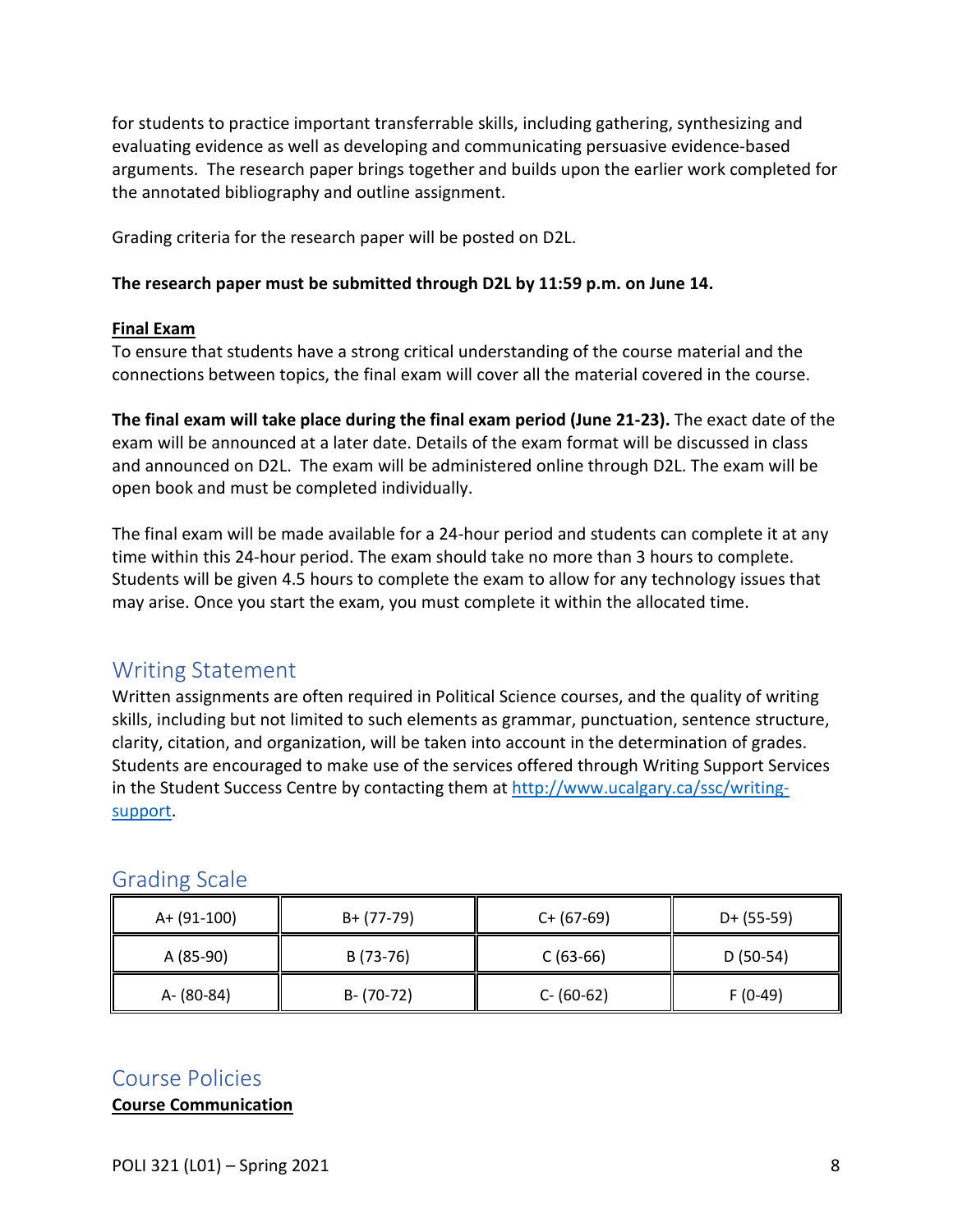Office hours are usually the best way to get an effective response on an issue from me. Students can sign up for an appointment in office hours using the automatic system through <https://ericarayment.youcanbook.me/> .

Email communication is best for dealing with logistical and/or administrative issues (e.g. providing documentation to request an extension, reminding me to share that link I mentioned in class, asking for clarification on something that isn't covered in the syllabus). If you have a question about course content, ideas, or concepts your best bet is to come to office hours for a (virtual) in-person chat.

If you are contacting me by email, please use your university email address and include the course code in the subject line. I check email from Monday to Friday and will do my best to respond to emails within two business days. Your patience is appreciated if it takes me a bit longer to respond, but if your matter is urgent and you haven't heard from me within two business days, you can send a follow up email nudge.

## **Late Penalties**

Late assignments will be subject to a late penalty of 5% per day (including weekends). Assignments submitted five calendar days beyond the due date will be assigned a grade of zero. Assignments handed in after the work has been returned to the class cannot be marked for credit. Accommodations due to late registration into the course will NOT be approved.

### **Extensions**

Normally, extensions for written work will only be granted in exceptional circumstances, at the discretion of the instructor, and with acceptable written documentation. Extensions can also be granted for students registered with Student Accessibility Services. **Extensions will only be granted if requested at least 48 hours in advance of the deadline for an assignment.** Extensions requested less than 48 hours in advance of the deadline will not be approved unless there are unforeseeable exceptional circumstances and late submissions will be subject to the late penalties identified above. **Extensions will not be granted after the assignment deadline has passed.** If you require an extension, you must notify me as soon as possible.

#### **Grade Discussions**

Grades are assigned based on an assessment of the quality of the work submitted against the grading criteria/rubric. It is helpful to remember that points on assignments are earned, not lost. If students would like to discuss a grade they have received on an assignment the process for doing so is as follows:

1) Email the instructor a half page summary of what aspect of the assigned grade is unclear, or what aspect of the assignment you are struggling with. This summary MUST include direct reference to the assignment instructions and/or grading rubric. Along with this summary, your email should include a copy of the graded assignment.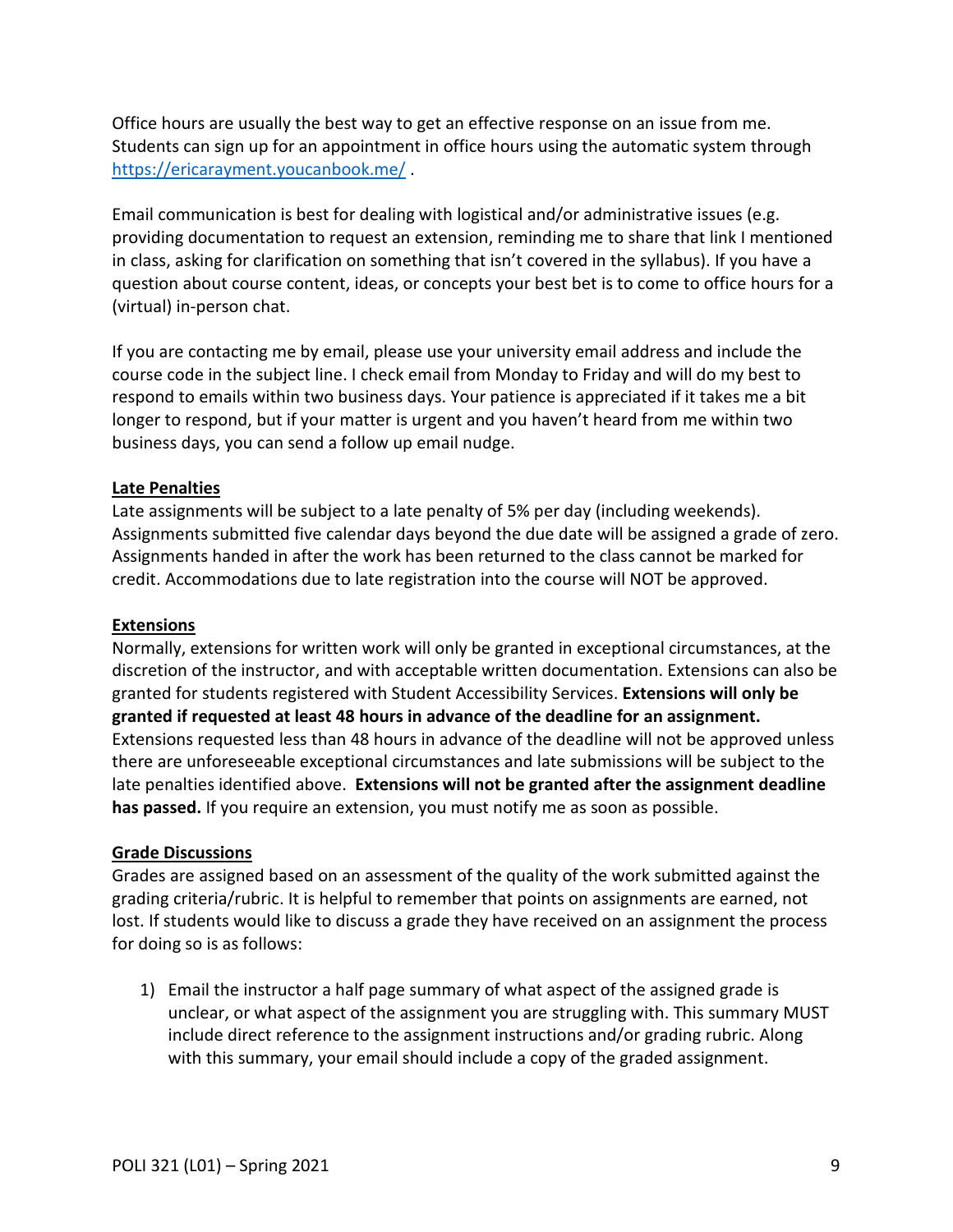2) Schedule a 10-minute appointment in office hours to discuss the assignment. Please note that I will NOT regrade work in this meeting. The purpose of this meeting is to provide students with an opportunity discuss where the assignment did well and where there is room for improvement.

I will not accept grade discussion requests in the first 48 hours after an assignment is returned to allow students time to properly review and consider the feedback on their assignment against the assignment instructions and grading rubric.

#### **Equity Statement**

The University of Calgary is committed to equity and respect for diversity. All members of the learning environment in this course should strive to create an atmosphere of mutual respect. As a course instructor, I will neither condone nor tolerate behaviour that undermines the dignity or self-esteem of any individual in this course and wish to be alerted to any attempt to create an intimidating or hostile environment. It is our collective responsibility to create a space that is inclusive and welcomes discussion. Discrimination, harassment and hate speech in any course forums will not be tolerated. If you have any questions, comments, or concerns you may contact the University of Calgary Student Conduct Office at [conduct@ucalgary.ca](mailto:conduct@ucalgary.ca).

## **Statement on Academic Integrity**

Academic integrity is fundamental to learning and achieving course goals. The assignments in this course are designed to give you an opportunity to learn important skills and concepts over the course of your degree by making honest attempts through your own thinking, writing, and hard work.

I encourage you to review the University of Calgary's Student Academic Misconduct Policy [\(https://ucalgary.ca/policies/files/policies/student-academic-misconduct-policy.pdf](https://ucalgary.ca/policies/files/policies/student-academic-misconduct-policy.pdf) ). It outlines the rules for acceptable academic behaviour and you are expected to know the rules.

**If you have questions about appropriate research and citation methods, or if you aren't sure if something is allowed or would constitute academic misconduct, PLEASE reach out to me for additional information.** 

## <span id="page-9-0"></span>Important Department Policies and Information

## **Supporting Documentation and the Use of a Statutory Declaration**

As stated in the University Calendar:

Students may be asked to provide supporting documentation for an exemption/special request. This may include, but is not limited to, a prolonged absence from a course where participation is required, a missed course assessment, a deferred examination, or an appeal. Students are encouraged to submit documentation that will support their situation. Supporting documentation may be dependent on the reason noted in their personal statement/explanation provided to explain their situation. This could be medical certificate/documentation, references, police reports, invitation letter, third party letter of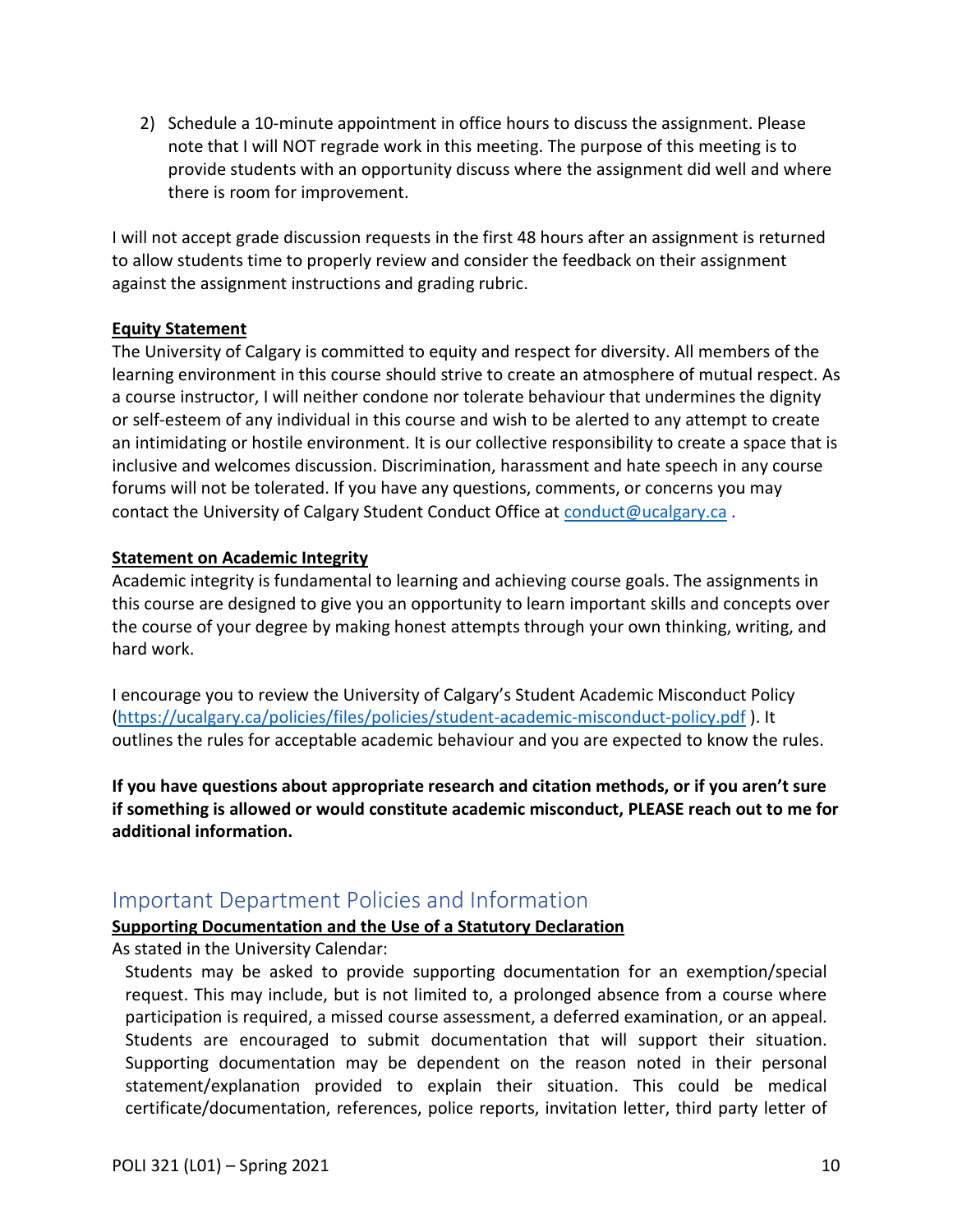support or a statutory declaration etc. The decision to provide supporting documentation that best suits the situation is at the discretion of the student. Students cannot be required to provide specific supporting documentation, such as a medical note.

Students can make a Statutory Declaration as their supporting documentation (available at [ucalgary.ca/registrar\)](http://www.ucalgary.ca/registrar). This requires students to make a declaration in the presence of a Commissioner for Oaths. It demonstrates the importance of honest and accurate information provided and is a legally binding declaration. Several registered Commissioners for Oaths are available to students at no charge, on campus. For a list of locations to access a Commissioners for Oaths, visit [ucalgary.ca/registrar\)](http://www.ucalgary.ca/registrar).

Falsification of any supporting documentation will be taken very seriously and may result in disciplinary action through the Academic Discipline regulations or the Student Non-Academic Misconduct policy.

This statement is accessible at:<https://www.ucalgary.ca/pubs/calendar/current/m-1.html>

## **Absence From a Mid-term Examination**

Students who are absent from a scheduled term test or quiz for legitimate reasons are responsible for contacting the instructor via email within 48 hours of the missed test to discuss alternative arrangements. A copy of this email may be requested as proof of the attempt to contact the instructor. Any student who fails to do so forfeits the right to a makeup test.

## **Deferral of a Final Examination**

Deferral of a final examination can be granted for reasons of illness, domestic affliction, and unforeseen circumstances, as well as to those with three (3) final exams scheduled within a 24 hour period. Deferred final exams will not be granted to those who sit the exam, who have made travel arrangements that conflict with their exam, or who have misread the examination timetable. The decision to allow a deferred final exam rests not with the instructor but with Enrolment Services. Instructors should, however, be notified if you will be absent during the examination. The Application for Deferred Final Exam, deadlines, requirements and submission instructions can be found on the Enrolment Services website at [https://www.ucalgary.ca/registrar/exams/deferred-exams.](https://www.ucalgary.ca/registrar/exams/deferred-exams)

## **Reappraisals**

The University Calendar states that for reappraisals of graded term work:

"A student who feels that a piece of graded term work (term paper, essay, test, etc.) has been unfairly graded, may have the work reappraised as follows. The student shall discuss the work with the instructor **within ten business days** of being notified about the mark or of the item's return to the class. If not satisfied, the student shall take the matter to the head of the department offering the course **within 2 business days of receiving the decision from the instructor**, who will arrange for a reappraisal of the work **within the next ten business days**. The reappraisal will only be considered if the student provides a detailed rationale that outlines where and for what reason an error is suspected."

See <https://www.ucalgary.ca/pubs/calendar/archives/2020/i-2.html> for additional information.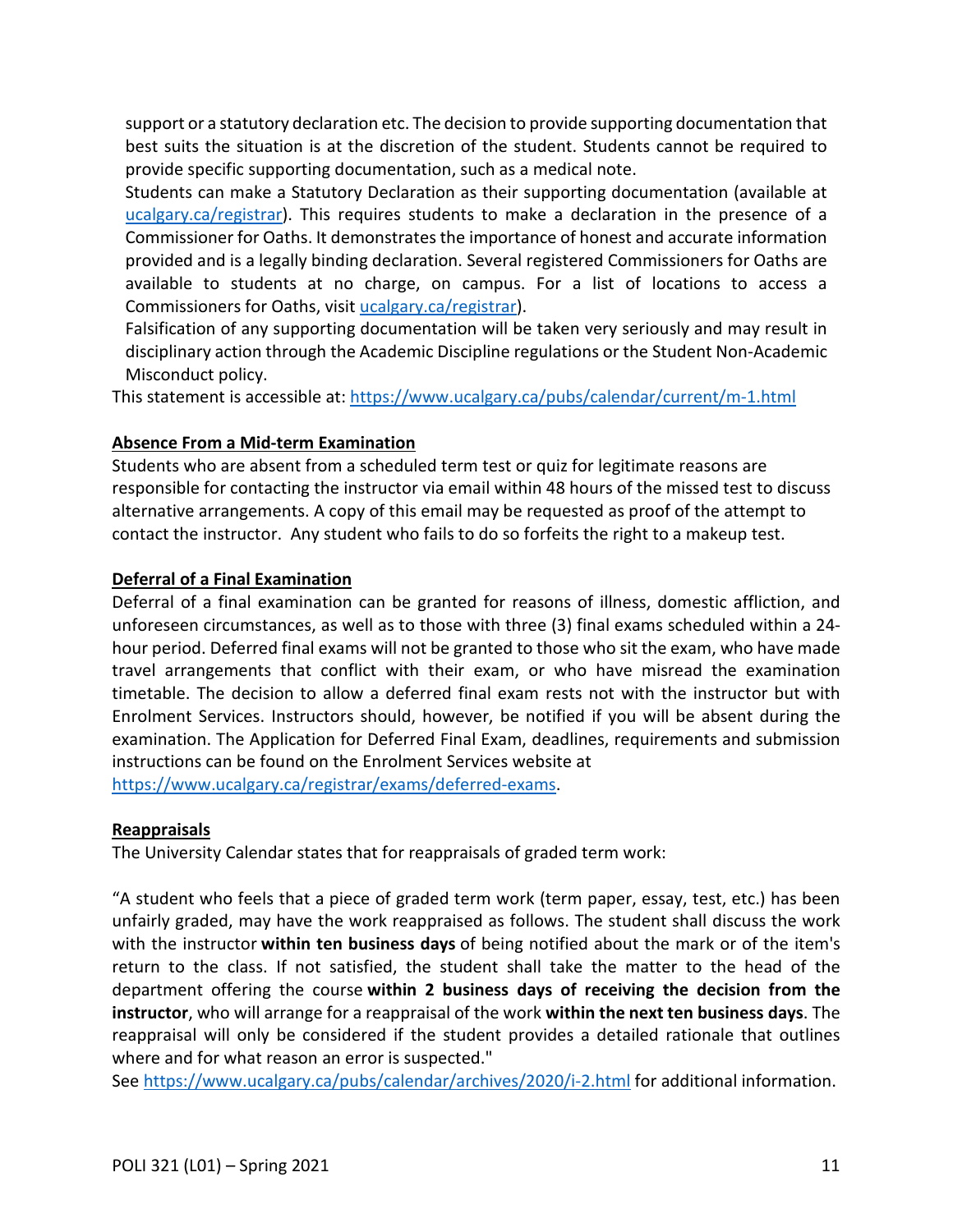With regard to reappraisal of academic assessments (final grades) [I think we should use the terminology in the calendar here], I suggest the following:

The University Calendar states that for reappraisal of academic assessments (final grades):

"In the reappraisal of a final grade, the only element that will be considered is the final assessment(s) that makes up the final mark (e.g., final examination, final project, and final paper). The exception is when a grade for a piece of graded term work is made available to students after the last day of classes for the term in which the course is scheduled; that grade may also be considered in a reappraisal of the final grade."

"A student seeking a reappraisal of a final grade should first attempt to review the final assessment with the department or faculty offering the course. After which the student shall obtain a Reappraisal of Final Grade form from [ucalgary.ca/registrar](https://www.ucalgary.ca/registrar/home) (under Student Forms). The student must indicate exactly what error was made in marking the final assessment and/or in computing the final grade. The reappraisal will only be considered if the student provides a detailed rationale that outlines where and for what reason an error is suspected." More information is available at: [https://www.ucalgary.ca/pubs/calendar/archives/2020/i-3.html.](https://www.ucalgary.ca/pubs/calendar/archives/2020/i-3.html)

## **University Regulations**

Students are responsible for familiarizing themselves with the University policies found in the Academic Regulations sections of the Calendar at [www.ucalgary.ca/pubs/calendar/current/academic-regs.html.](http://www.ucalgary.ca/pubs/calendar/current/academic-regs.html)

## **Student Accommodations**

Students seeking an accommodation based on disability or medical concerns should contact Student Accessibility Services; SAS will process the request and issue letters of accommodation to instructors. For additional information on support services and accommodations for students with disabilities, visit [www.ucalgary.ca/access/.](http://www.ucalgary.ca/access/)

Students who require an accommodation in relation to their coursework based on a protected ground other than disability should communicate this need in writing to their Instructor.

The full policy on Student Accommodations is available at [http://www.ucalgary.ca/policies/files/policies/student-accommodation-policy.pdf.](http://www.ucalgary.ca/policies/files/policies/student-accommodation-policy.pdf)

## **Plagiarism and Other Forms of Academic Misconduct**

Academic misconduct in any form (e.g. cheating, plagiarism) is a serious academic offence that can lead to disciplinary probation, suspension or expulsion from the University. Students are expected to be familiar with the standards surrounding academic honesty; these can be found in the University of Calgary calendar at [http://www.ucalgary.ca/pubs/calendar/current/k.html.](http://www.ucalgary.ca/pubs/calendar/current/k.html) Such offences will be taken seriously and reported immediately, as required by Faculty of Arts policy.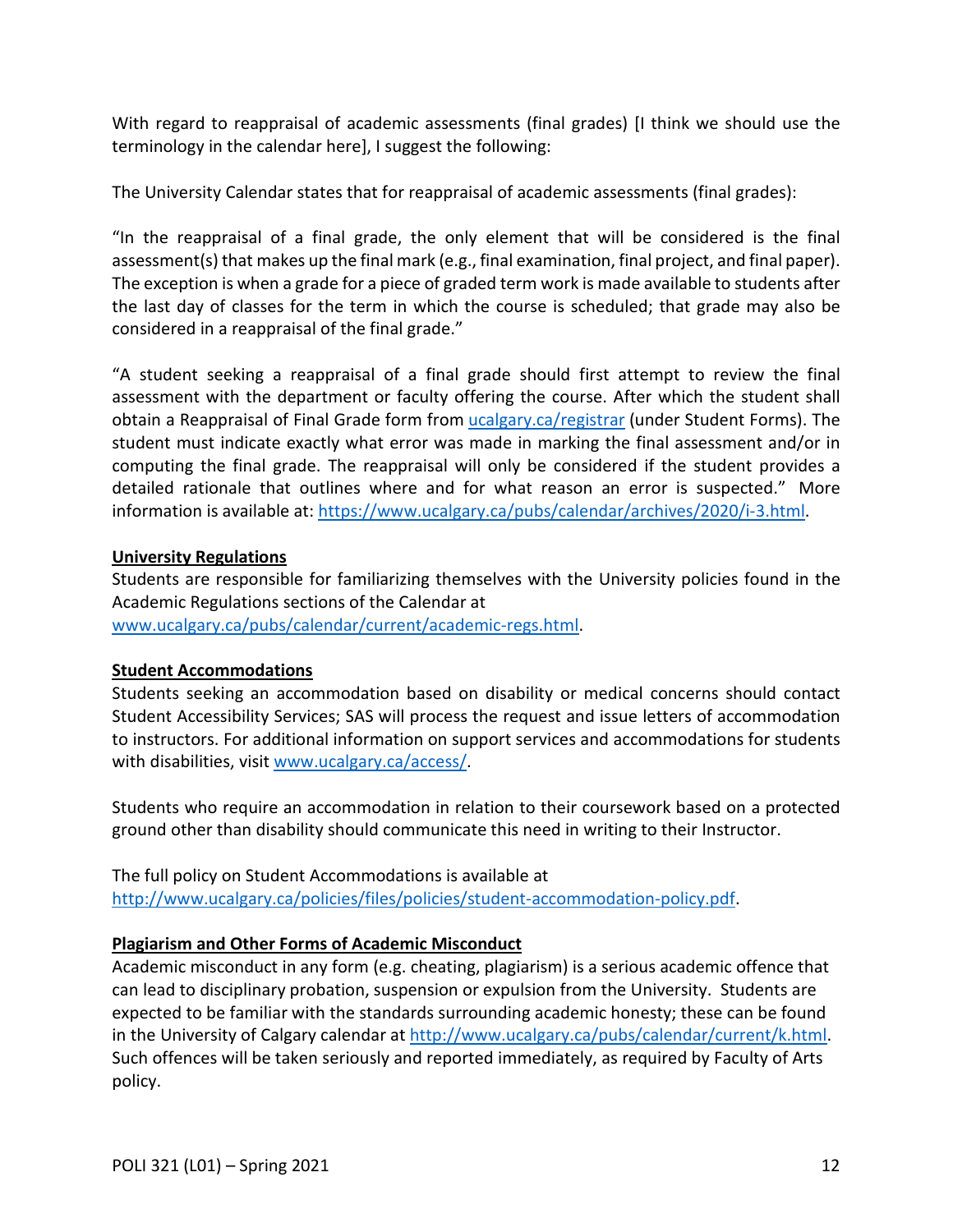## **Required Access to Technology**

Please see the University's resource page at [https://ucalgary.service](https://ucalgary.service-now.com/it?id=kb_article&sys_id=86e7438013753ac06f3afbb2e144b031)[now.com/it?id=kb\\_article&sys\\_id=86e7438013753ac06f3afbb2e144b031](https://ucalgary.service-now.com/it?id=kb_article&sys_id=86e7438013753ac06f3afbb2e144b031)

### **Copyright Legislation**

As stated in the University of Calgary Calendar, Academic Regulations, "students are required to read the University of Calgary policy on Acceptable Use of Material Protected by Copyright and requirements of the copyright act to ensure they are aware of the consequences of unauthorised sharing of course materials (including instructor notes, electronic versions of textbooks etc.). Students who use material protected by copyright in violation of this policy may be disciplined under the Non-Academic Misconduct Policy."

[https://www.ucalgary.ca/policies/files/policies/acceptable-use-of-electronic-resources-and](https://www.ucalgary.ca/policies/files/policies/acceptable-use-of-electronic-resources-and-information-policy.pdf)[information-policy.pdf](https://www.ucalgary.ca/policies/files/policies/acceptable-use-of-electronic-resources-and-information-policy.pdf) and<https://laws-lois.justice.gc.ca/eng/acts/C-42/index.html>

#### **Instructor Intellectual Property**

Course materials created by instructors (including presentations and posted notes, labs, case studies, assignments and exams) remain the intellectual property of the instructor. These materials may NOT be reproduced, redistributed or copied without the explicit consent of the instructor. The posting of course materials to third party websites such as note-sharing sites without permission is prohibited. Sharing of extracts of these course materials with other students enrolled in the course at the same time may be allowed under fair dealing.

#### **Freedom of Information and Protection of Privacy (FOIP)**

FOIP legislation requires that instructors maintain the confidentiality of student information. In practice, this means that student assignment and tests cannot be left for collection in any public place without the consent of the student. It also means that grades cannot be distributed via email. Final exams are kept by instructors but can be viewed by contacting them or the main office in the Department of Political Science. Any uncollected assignments and tests meant to be returned will be destroyed after six months from the end of term; final examinations are destroyed after one year.

#### **Faculty of Arts Program Advising and Student Information Resources**

For program planning and advice, please consult with the Arts Students' Centre by calling 403 220-3580 or by email at [artsads@ucalgary.ca.](mailto:artsads@ucalgary.ca) You can also visit [arts.ucalgary.ca/advising](http://arts.ucalgary.ca/advising) for program assistance.

For registration (add/drop/swap), paying fees and assistance with your Student Centre, contact Enrolment Services at (403) 210-ROCK [7625].

#### **Important Contact Information**

Faculty of Arts Undergraduate Students' Union Representatives Phone: 403-220-6551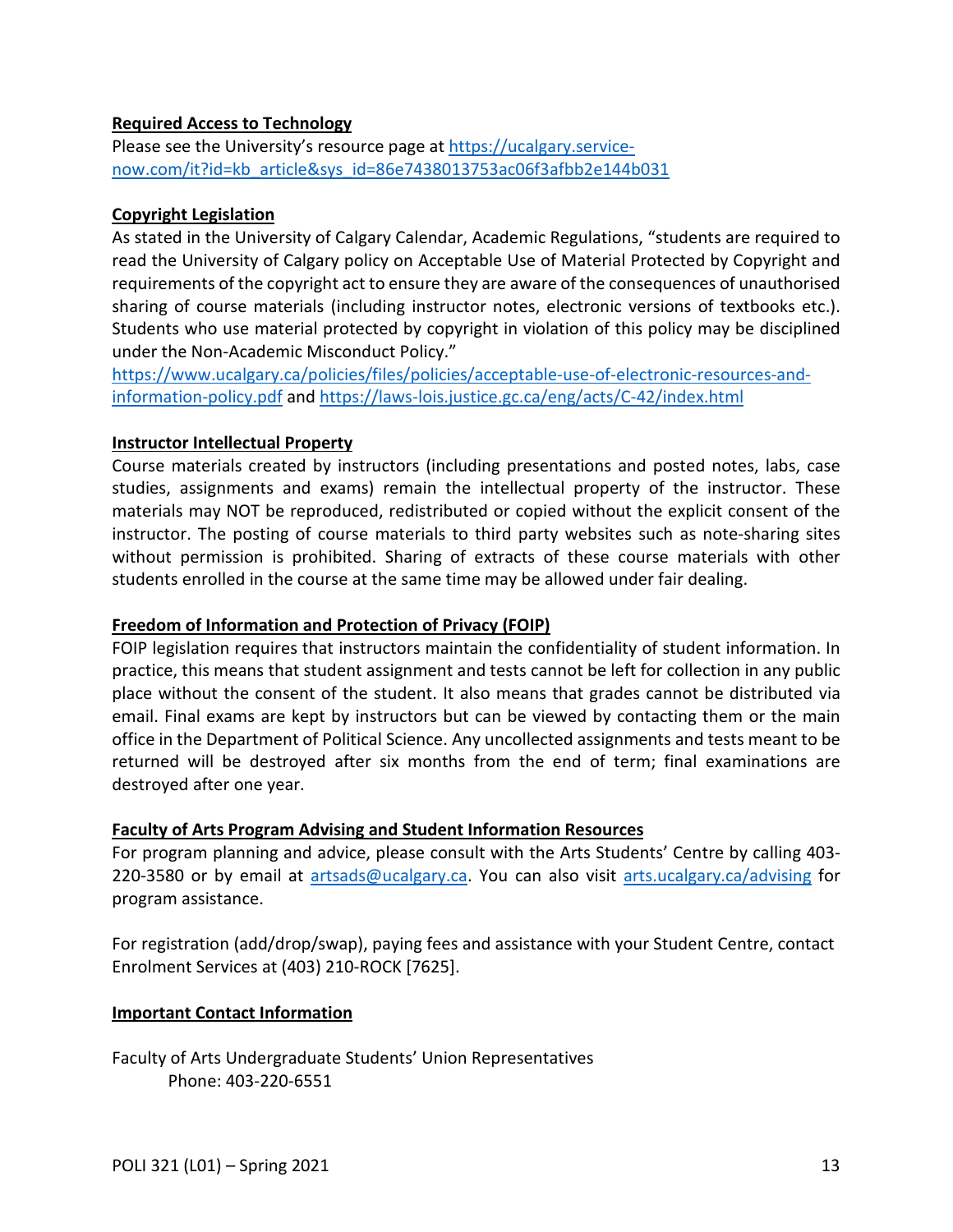Email: [arts1@su.ucalgary.ca,](mailto:arts1@su.ucalgary.ca) [arts2@su.ucalgary.ca,](mailto:arts2@su.ucalgary.ca) [arts3@su.ucalgary.ca,](mailto:arts3@su.ucalgary.ca) [arts4@su.ucalgary.ca](mailto:arts4@su.ucalgary.ca) Students' Union URL: [www.su.ucalgary.ca](http://www.su.ucalgary.ca/)

Graduate Students' Association Phone: 403-220-5997 Email: [askgsa@ucalgary.ca](mailto:askgsa@ucalgary.ca) URL: [www.ucalgary.ca/gsa](http://www.ucalgary.ca/gsa)

Student Ombudsman Phone: 403-220-6420 Email: [ombuds@ucalgary.ca](mailto:ombuds@ucalgary.ca)

## **Campus Mental Health Resources**

The University of Calgary recognizes the pivotal role that student mental health plays in physical health, social connectedness and academic success, and aspires to create a caring and supportive campus community where individuals can freely talk about mental health and receive supports when needed. We encourage you to explore the excellent mental health resources available throughout the university community, such as counselling, self-help resources, peer support or skills-building available through the following resources:

*SU Wellness Centre:* <http://www.ucalgary.ca/wellnesscentre/>

*Student Wellness Services:* <https://www.ucalgary.ca/wellness-services/services/mental-health-services>

<span id="page-13-0"></span>*Campus Mental Health Strategy website:* <https://www.ucalgary.ca/mentalhealth/>**.**

# Frequently Asked Questions

| For help with                                                           | Refer to                                                                                                                                                                                                  |
|-------------------------------------------------------------------------|-----------------------------------------------------------------------------------------------------------------------------------------------------------------------------------------------------------|
| Information about course<br>requirements and/or assignment<br>deadlines | Review the syllabus and check the course website - most<br>$\bullet$<br>details will be listed in one of these two places.<br>Still can't find what you're looking for? Ask your TA or the<br>instructor. |
| Questions about your grade on<br>an assignment                          | See the note on grade appeals in the Course Policies section.<br>$\bullet$<br>Be sure to check in with your TA before contacting the<br>instructor.                                                       |